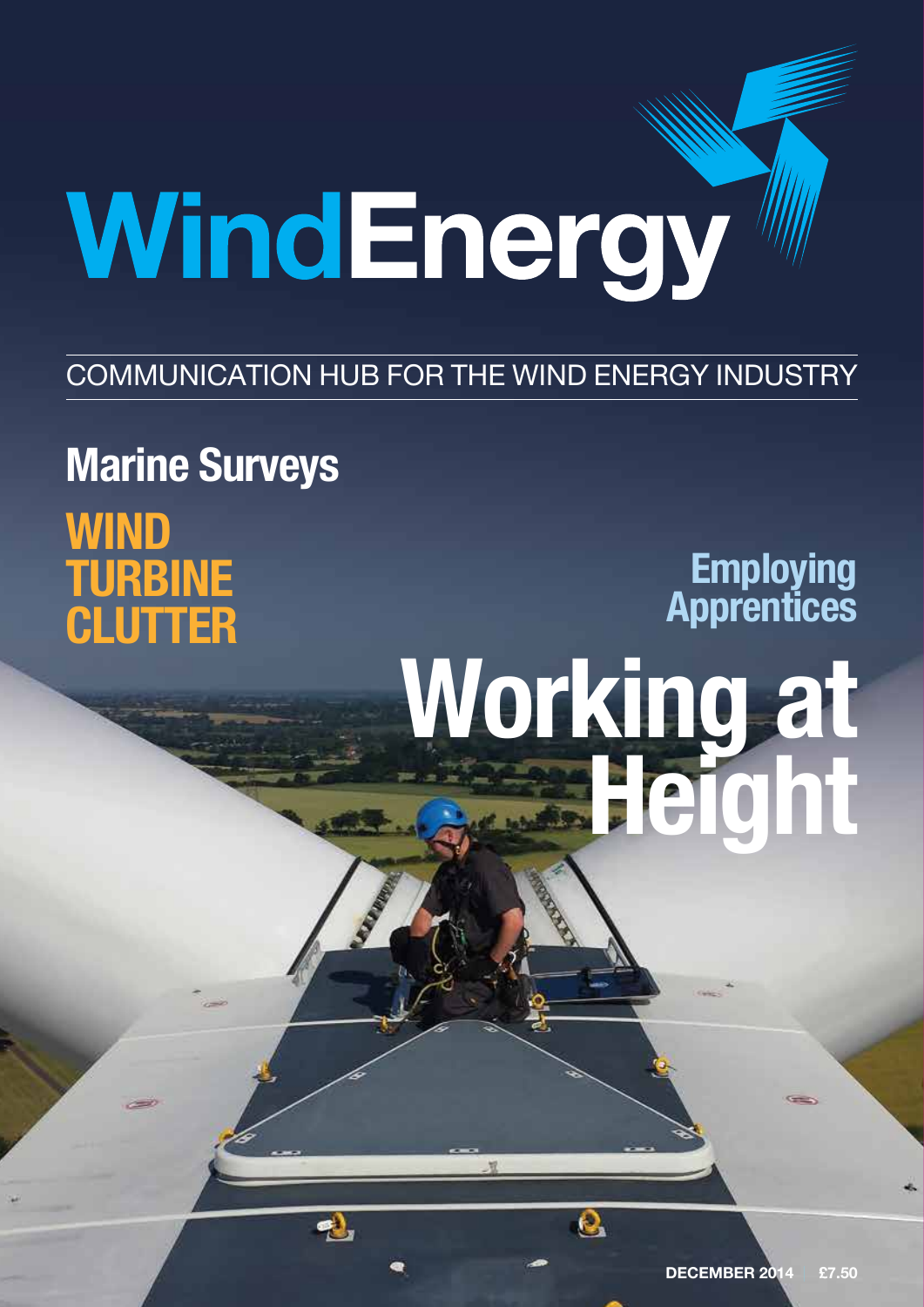# **GIANT oaks from acorns grow**

**Quo Vadis Conference 2014 Hamburg**

**In 2007, Kevin and Sigrid Donovan organized a conference for owners and operators in the wind energy sector. It was held at SKF's facility in Luton with 36 delegates, a number of which were SKF employees. The focus of this first conference was to provide an outlook as to what the future of the wind industry could look like and this was reflected in the name that they gave to the conference – Quo Vadis – Latin for "where are you going?" One thing that Kevin and Sigrid could not have foreseen was just how Quo Vadis would grow in the ensuing years to be the very unique and influential annual gathering that it has now become.**







For those returning to the event, it is a time to catch up with friends from the industry, and for those attending for the first time – they are all welcomed into the family. Kevin and Sigrid work hard at this by creating space throughout the two days for people to have time together in both a relaxing and informative environment.

# **Social events**

Everyone is invited to arrive on the day before the conference, and this year a bus tour of Hamburg was laid on followed in the evening by a dinner in the Au Quai restaurant, a specialist fish restaurant right on the water front.

# **Conference**

The conference too has its own unique atmosphere. This is in large part down to the style and confidence with which Clifford McSpadden, co-director with Kevin Donovan, leads the whole event. At last year's Quo Vadis in Berlin, Kevin and Clifford introduced GWA Supplies, the business that sources parts and consumables for wind turbines, and they were able to report that they had listened, learnt, and had grown in this past year in both the quantity and the range of components supplied to the industry.

Maria highlighted the challenges that the industry is facing on both a political and financial basis, and how the industry is rising to these challenges with a pledge to be the least cost form of energy generation by 2020. She highlighted the fact that in the UK, wind contributed to a record 24% of the generated electricity – so wind energy is no longer an alternative, it is now a core producer.

# **8th Quo Vadis Conference**

The location for the 8th Quo Vadis Conference was the city of Hamburg and the venue was the Hotel Hafen, a landmark building towering over the river Elbe in the heart of the busy harbour area.

There are many features that make Quo Vadis a unique event. Firstly, attendance is by invitation and this is so that owners and operators can be brought together in an environment that encourages mutual support and sharing of experiences. This enables turbine OEMs to be excluded from the event and this helps to create a platform for sharing.

## **Family atmosphere**

Then there is the family atmosphere. The wind industry is a close knit community and this is even more so at Quo Vadis with Kevin and Sigrid's direct involvement with each of the attendees. This year there were over 80 delegates at Quo Vadis, most of whom had been at previous Quo Vadis conferences and this aspect of return visitors is what makes Quo Vadis really special.

# **Speakers**

Delegates heard from a wide range of speakers during the day…

• **Maria McCaffrey, Chief Executive, RenewableUK**

# • **Richard Granger, Schaeffler Technologies**

Richard presented the problems associated with 'white etched cracking', a phenomenon that occurs when the metal in bearings is hardened more than the original material, and he explained how surface treatments are being developed to address it.

# CONTINUED...